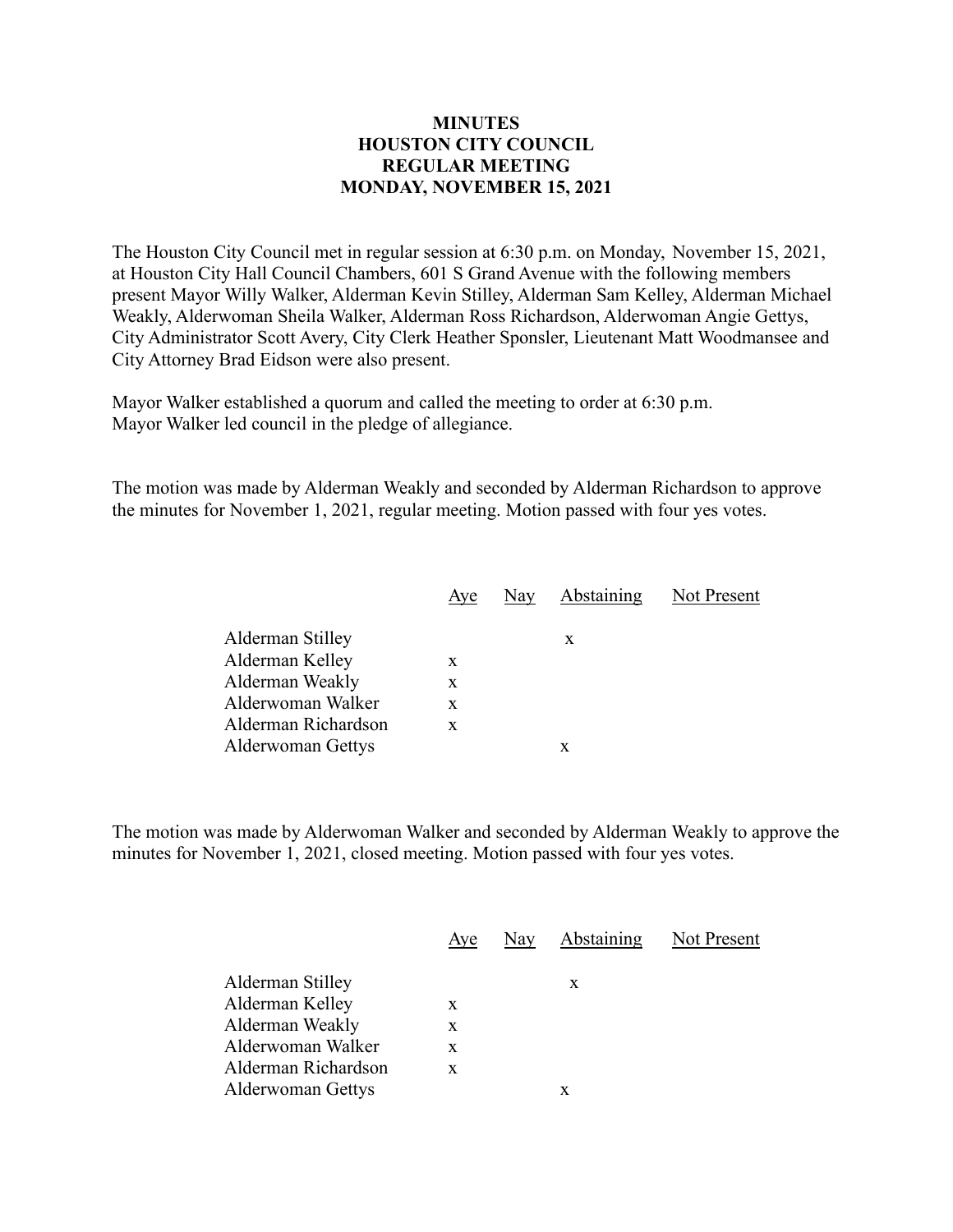The motion was made by Alderwoman Gettys and seconded by Alderman Richardson to approve the minutes for November 9, 2021, special meeting. Motion passed with five yes votes.

|                          | Aye | Nay Abstaining Not Present |  |
|--------------------------|-----|----------------------------|--|
| Alderman Stilley         |     | X                          |  |
| Alderman Kelley          | X   |                            |  |
| Alderman Weakly          | X   |                            |  |
| Alderwoman Walker        | X   |                            |  |
| Alderman Richardson      | X   |                            |  |
| <b>Alderwoman Gettys</b> | X   |                            |  |

The motion was made by Alderman Kelley and seconded by Alderwoman Walker to approve payment for payroll of November 8, 2021. Motion passed with six yes votes.

|                          | Aye | Nay | <b>Abstaining</b> | Not Present |
|--------------------------|-----|-----|-------------------|-------------|
| Alderman Stilley         | X   |     |                   |             |
| Alderman Kelley          | X   |     |                   |             |
| Alderman Weakly          | X   |     |                   |             |
| Alderwoman Walker        | X   |     |                   |             |
| Alderman Richardson      | X   |     |                   |             |
| <b>Alderwoman Gettys</b> | X   |     |                   |             |
|                          |     |     |                   |             |

The motion was made by Alderman Kelley and seconded by Alderman Stilley to approve payment of invoices for November  $12^{th} \& 15^{th}$ , 2021 (\$233,261.03) as presented. Motion passed with six yes votes.

|                                                                                                    | Aye                   | Nay | Abstaining | Not Present |
|----------------------------------------------------------------------------------------------------|-----------------------|-----|------------|-------------|
| Alderman Stilley<br>Alderman Kelley<br>Alderman Weakly<br>Alderwoman Walker<br>Alderman Richardson | X<br>X<br>X<br>X<br>X |     |            |             |
| <b>Alderwoman Gettys</b>                                                                           | X                     |     |            |             |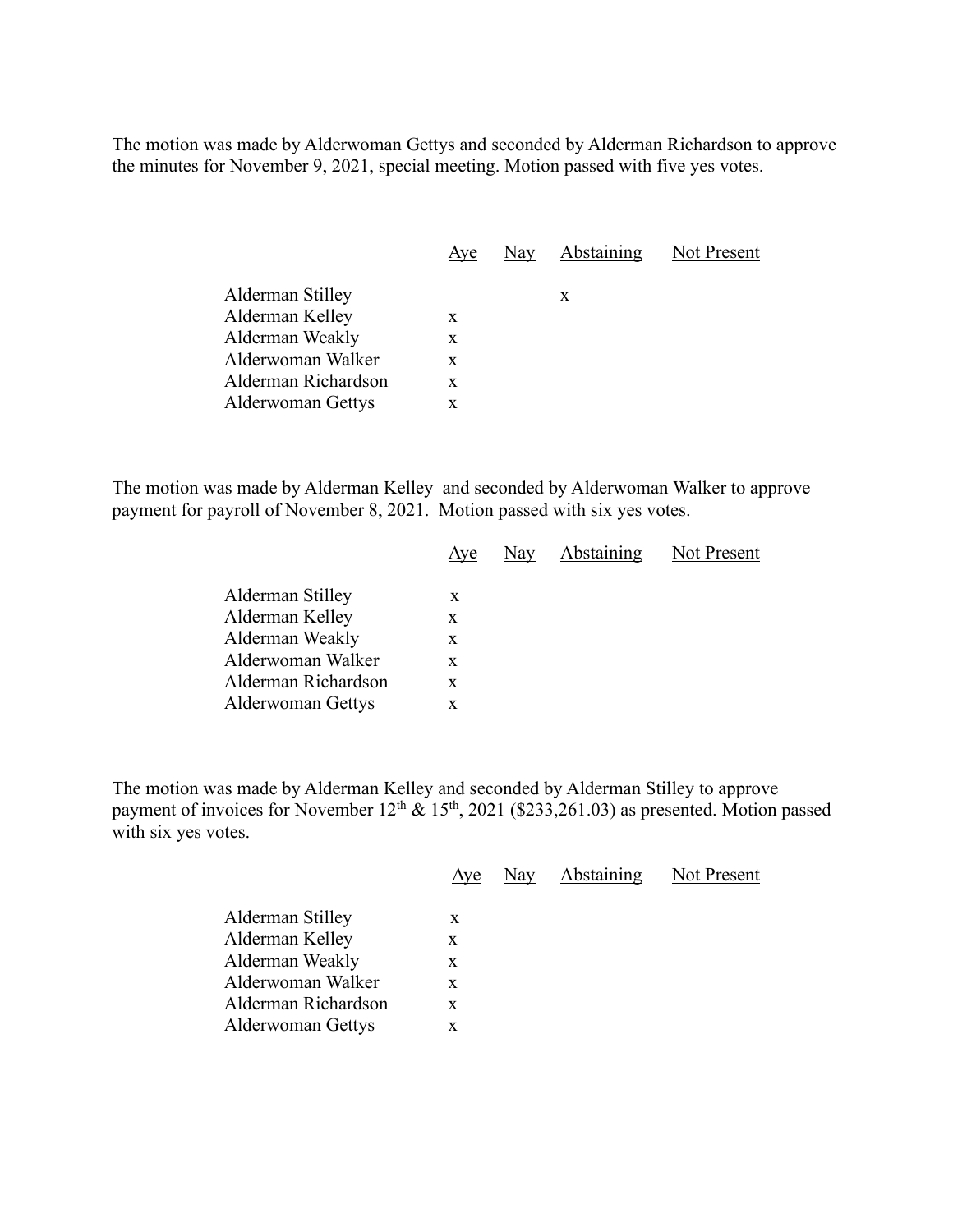Guest:

Chris Strickland CEO at TCMH, wanted to give an update on health care workers and the deadlines for them to be vaccinated. So far 180 employees have not had the vaccines. Chris is unsure what the plan is with the employees and how that will affect TCMH. A committee has been formed to look at exemptions related to health and religion. Chris will keep us informed as more information comes about.

Ewell Lawson with MPUA presented the City with Robert Williams System Achievement Award. This award is for providing exceptional customer service, affordable utility cost, quick response time and launching of fiber.

Bill 115 to become Ordinance 2021-115 (Budget). The motion was made by Alderman Weakly and seconded by Alderman Kelley to place Bill 115 on first reading by title only. Motion passed with six roll call votes.

|                          | Aye |  | Nay Abstaining Not Present |
|--------------------------|-----|--|----------------------------|
| Alderman Stilley         | X   |  |                            |
| Alderman Kelley          | X   |  |                            |
| Alderman Weakly          | X   |  |                            |
| Alderwoman Walker        | X   |  |                            |
| Alderman Richardson      | X   |  |                            |
| <b>Alderwoman Gettys</b> | X   |  |                            |
|                          |     |  |                            |

The motion was made by Alderman Richardson and seconded by Alderman Kelley to accept bid from ADF for E-ticketing equipment in the amount of \$11,204.00. Motion passed with six yes votes.

|                          | Aye | Nay | Abstaining | Not Present |
|--------------------------|-----|-----|------------|-------------|
| Alderman Stilley         | X   |     |            |             |
| Alderman Kelley          | X   |     |            |             |
| Alderman Weakly          | X   |     |            |             |
| Alderwoman Walker        | X   |     |            |             |
| Alderman Richardson      | X   |     |            |             |
| <b>Alderwoman Gettys</b> | X   |     |            |             |
|                          |     |     |            |             |

The motion was made by Alderman Stilley and seconded by Alderman Richardson to approve